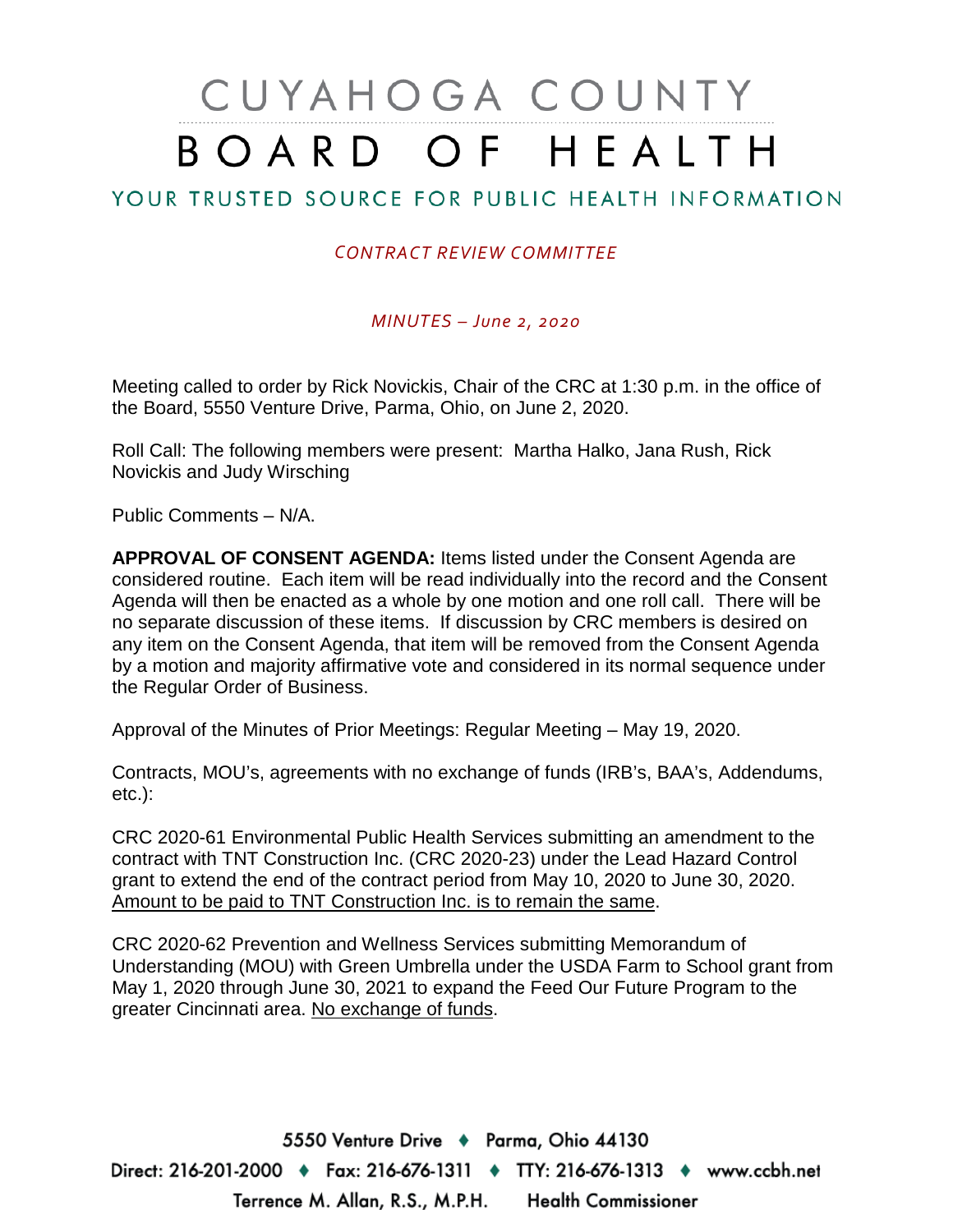It was moved by Judy Wirsching, seconded by Martha Halko, that the consent agenda, including the minutes of the May 19, 2020 CRC meeting be approved.

The Secretary called the roll:

Ayes: Martha Halko, Jana Rush, Rick Novickis and Judy Wirsching

## **CONTRACTS AND AWARDS:**

Tabled Items

None

New Items For Review

Bid/Quote Openings ≥ \$25,000.00

**None** 

Bid/Quote Openings < \$25,000.00

None

Expenditures: Contracts up to \$25,000.00

It was moved by Rick Novickis, seconded by Judy Wirsching that the contract (CRC 2020-63) with Avantia Inc. from June 1, 2020 through May 31, 2021 in an amount not to exceed \$24,500.00 be approved.

Presented by: Jana Rush

Purpose: To provide informatics support to CCBH as needed.

Funding Source: 100% funded through CCBH General Revenue.

The Secretary called the roll:

Ayes: Martha Halko, Jana Rush, Rick Novickis and Judy Wirsching

It was moved by Jana Rush, seconded by Martha Halko that the contract (CRC 2020- 64) with Pisanick Partners, LLC from June 1, 2020 through December 31, 2020 in an amount not to exceed \$5,000.00 be approved.

Presented by: Martha Halko

5550 Venture Drive + Parma, Ohio 44130 Direct: 216-201-2000 ♦ Fax: 216-676-1311 ♦ TTY: 216-676-1313 ♦ www.ccbh.net Terrence M. Allan, R.S., M.P.H. **Health Commissioner**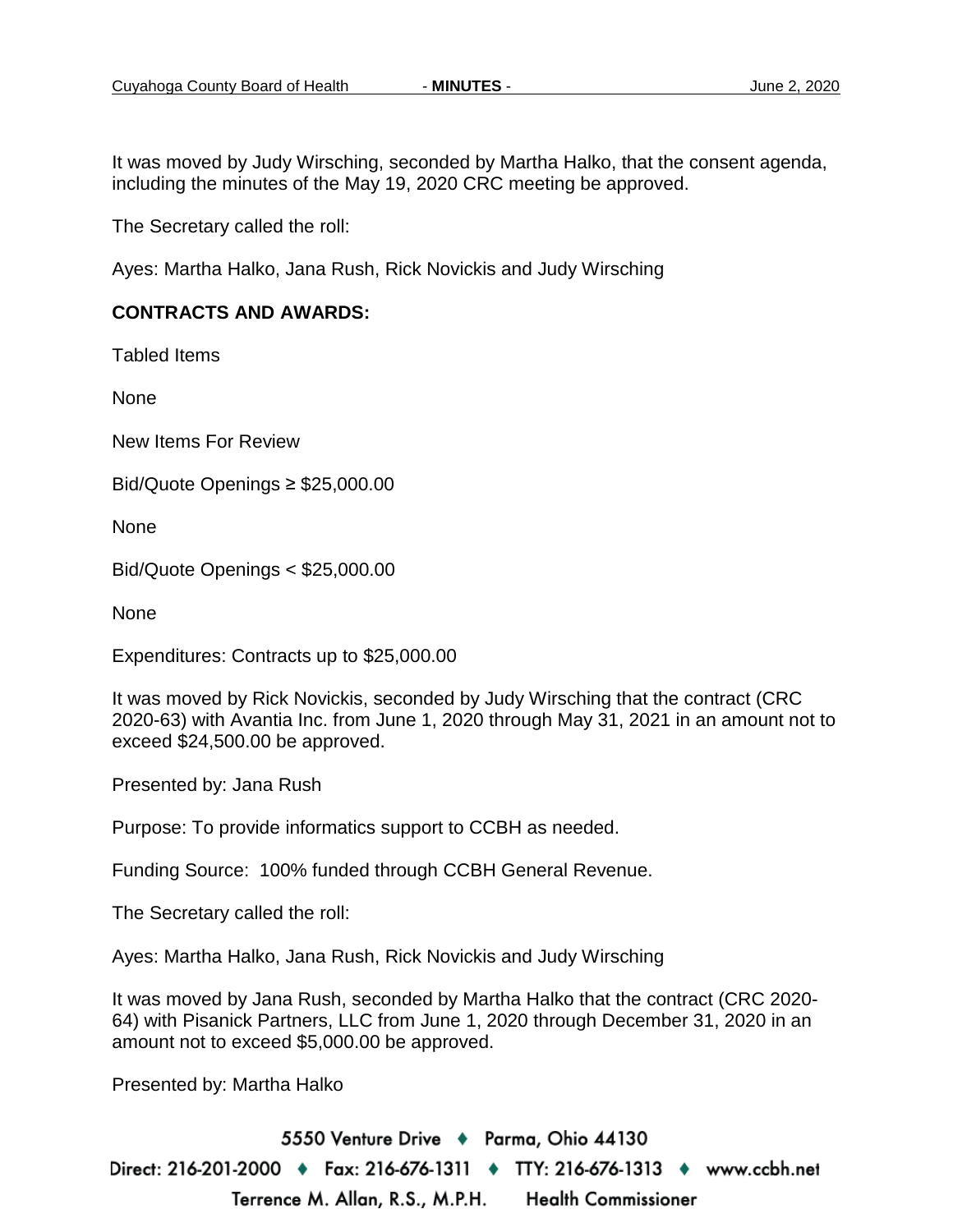Purpose: To provide concept and development for local lunch grab and go meal concepts.

Funding Source: 100% funded through CCBH General Revenue.

It was moved by Judy Wirsching, seconded by Rick Novickis that the contracts (CRC 2020-65) with the following agencies under the HRSA Ryan White Part A Program grant from March 1, 2020 through February 28, 2021 be approved:

|                                                  | not to excee |
|--------------------------------------------------|--------------|
| <b>Family Planning Services of Lorain County</b> | \$20,618.00  |
| Far West Side                                    | \$2,880.00   |

 Amount to be paid not to exceed:  $$2,880.00$ 

Presented by: Martha Halko

Purpose: To provide services to low-income, uninsured and underinsured HIV positive persons.

Funding Source: 100% reimbursable through the FY2020 HRSA Ryan White grant.

It was moved by Martha Halko, seconded by Rick Novickis that the addendums (CRC 2020-66) to the contracts (CRC 2020-51) with the following agencies under the Ryan White Part A Program grant from March 1, 2020 through February 28, 2021 be approved:

|                                   | Amount to be paid<br>to not to exceed: |             |
|-----------------------------------|----------------------------------------|-------------|
|                                   |                                        |             |
|                                   | From                                   | To:         |
| <b>AIDS Healthcare Foundation</b> | \$6,500.00                             | \$27,742.00 |
| Near West Side                    | \$6,200.00                             | \$27,803.00 |

Presented by: Martha Halko

Purpose: To provide services to low-income, uninsured and underinsured HIV positive persons.

Funding Source: 100% reimbursable through the FY2020 HRSA Ryan White grant.

It was moved by Judy Wirsching, seconded by Jana Rush that the contract (CRC 2020- 67) with Johnson Controls from June 1, 2020 through May 31, 2021 in an amount not to exceed \$5,350.00 be approved.

5550 Venture Drive + Parma, Ohio 44130 Direct: 216-201-2000 ♦ Fax: 216-676-1311 ♦ TTY: 216-676-1313 ♦ www.ccbh.net Terrence M. Allan, R.S., M.P.H. **Health Commissioner**